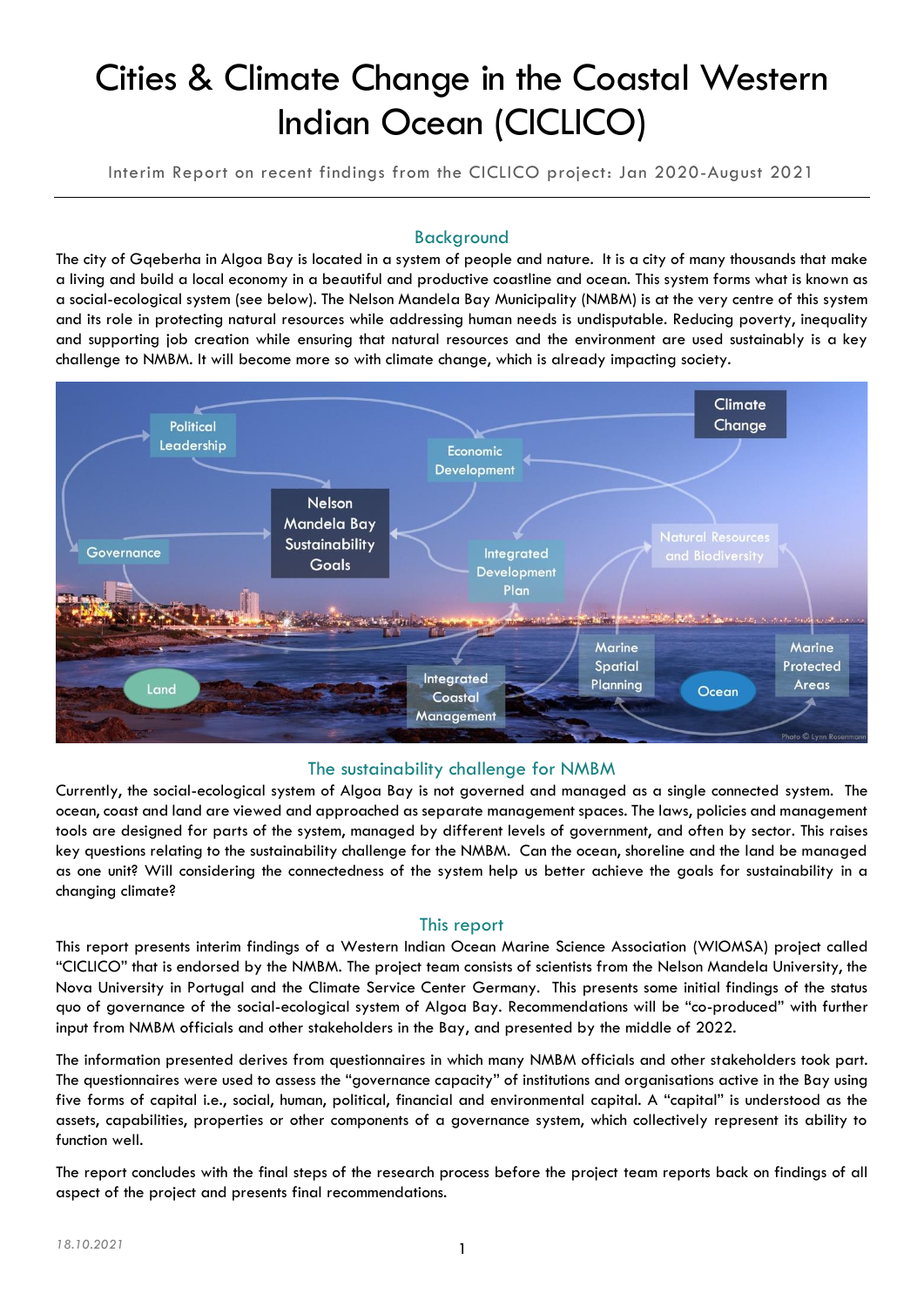The information below highlight results from a questionnaire to 39 organisations active in Algoa Bay. These organisations were selected using a stakeholder analysis which identified actors relevant to ocean and coastal management in this area.

People who responded to the questionnaire (respondents) came from government and non-government organisations (NGOs), civil society organisations (CSOs), university and research institutes, business and industry.

*Climate change was perceived as a serious to very serious problem by 74% of respondents, with droughts, sealevel rise and coastal erosion being the most cited climate-related threats.* 

## Urgency of responding to climate change

In order to gain an overview of progress on adaptation, we asked respondents about their activities relating to the adaptation cycle (the outside circle in the diagram left). The adaptation implementation policy is a common representation of the steps of successful adaptation.



*The majority of organisations (84%) have started to respond to climate change. Nearly half have implemented some actions, with 10% of organisations monitoring the effectiveness of these actions.*

## Governance capacities for climate change adaptation

Respondents rated various key elements (factors) pertaining to environmental, social, human, political and financial capitals of organizations that together provide an indication of the governance capacities for climate change adaptation in the Algoa Bay social-ecological system. Financial and human capital performed less strongly resulting, for example, from limited funding for adaptation, and gaps in knowledge and technical expertise in some stakeholders to plan climate actions.

*Generally, the results indicate an urgency to address funding issues, reinforce human resources and training focusing on stakeholders with lower human capital, and to improve availability and accessibility of information.*

Beyond these overall trends, the research revealed important differences between organizations that will be further discussed with stakeholders to identify targeted capacity development needs.